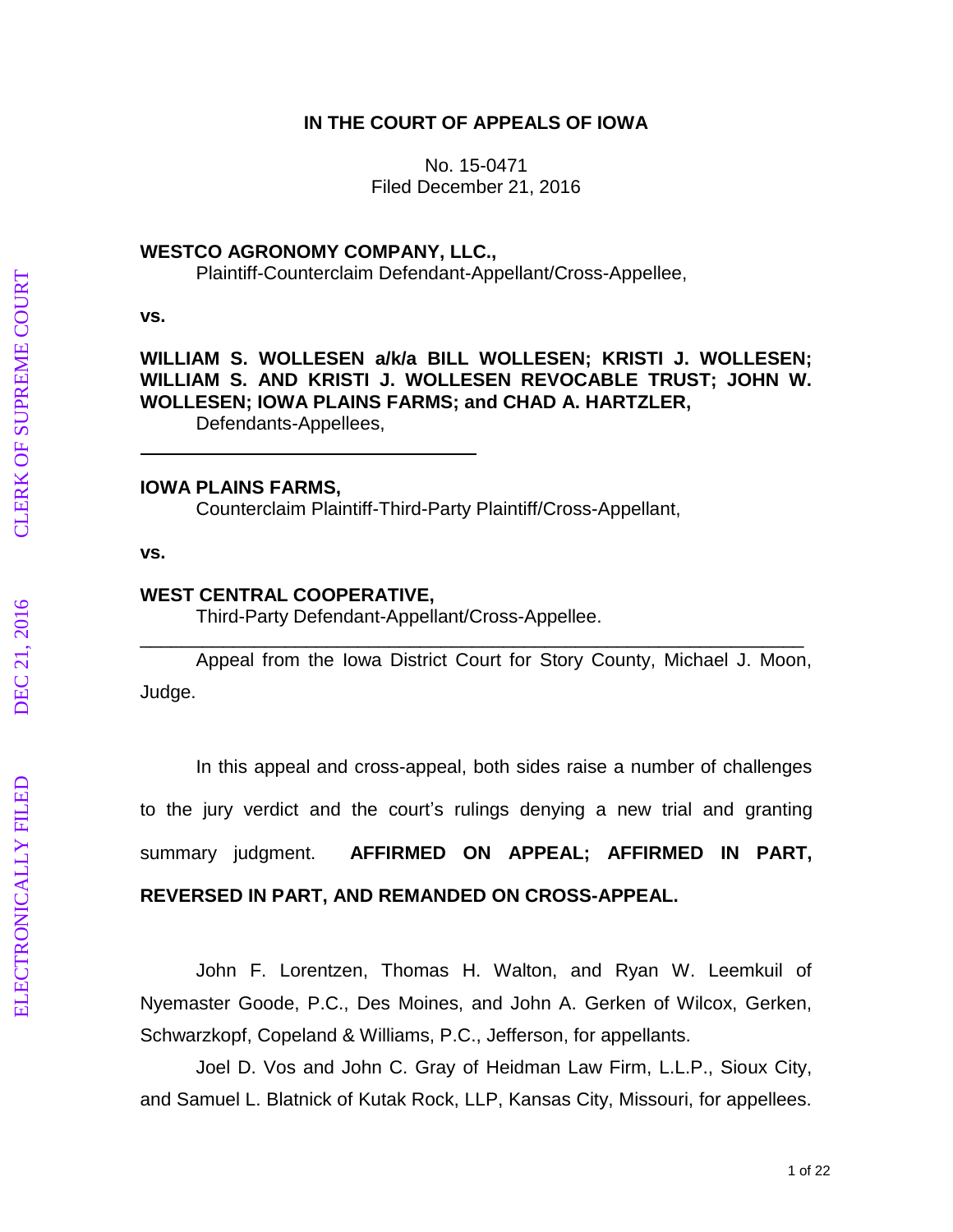John P. Passarelli and Meredith A. Webster of Kutak Rock, LLP, Kansas City, Missouri, pro hac vice.

Heard by Vogel, P.J., and Vaitheswaran and McDonald, JJ.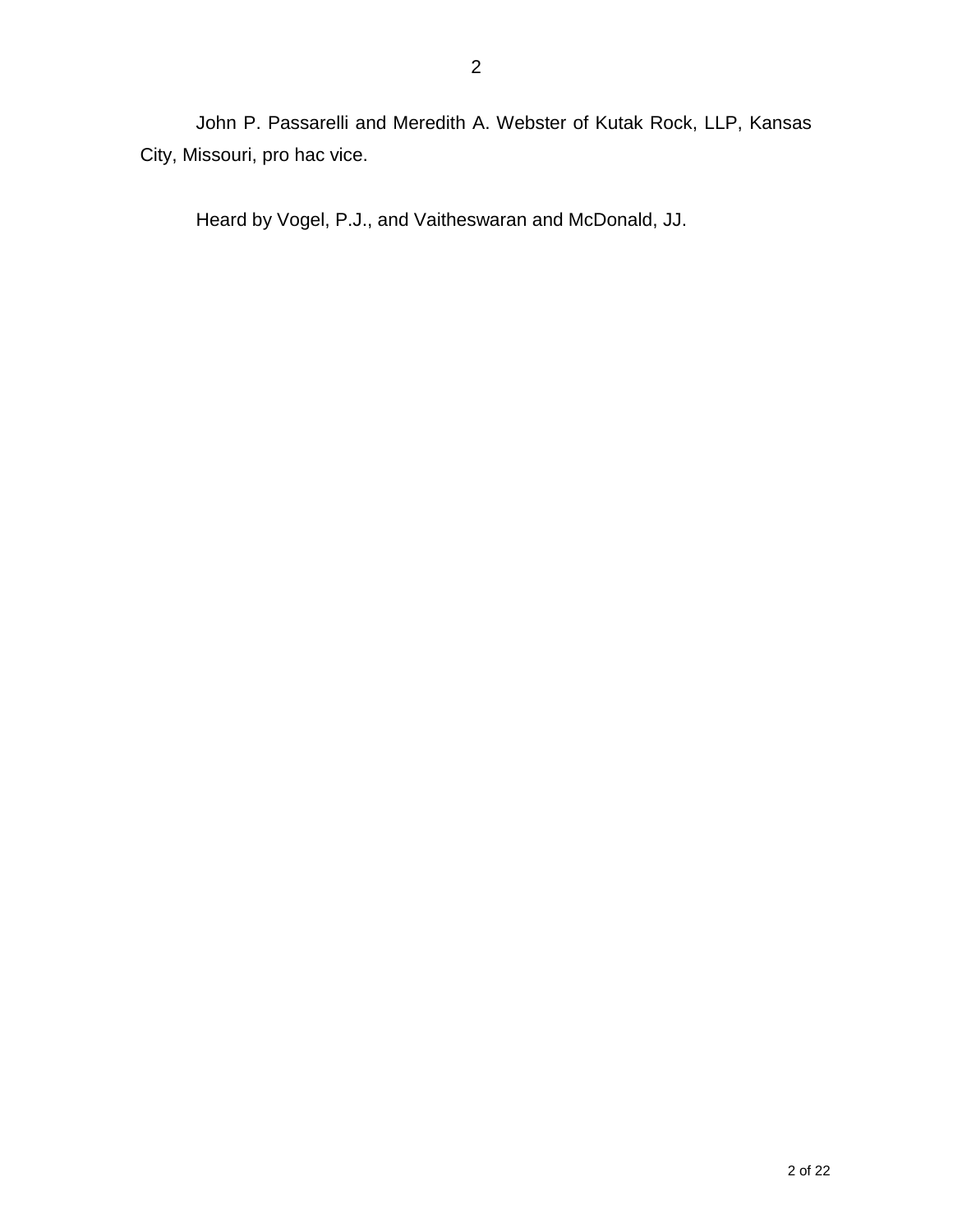#### **VAITHESWARAN, Judge.**

A supplier of agricultural products sued a customer for damages after finding the customer's account contained insufficient funds to pay for a delivery. The customer filed counterclaims against the supplier's parent company. A jury awarded damages on the claims and counterclaims. Both sides raise a number of challenges to the jury verdict and the court's rulings denying a new trial and granting partial summary judgment.

#### *I***.** *Background Facts and Proceedings*

West Central Cooperative is an Iowa agricultural cooperative. Westco Agronomy Company, L.L.C. is a wholly-owned subsidiary of West Central formed to "streamline the delivery of agronomy products—fertilizer, seed, chemicals—to the farmers." We will refer to both as "Westco" unless otherwise indicated.

Chad Hartzler was hired by Westco as the seed department manager. Part of his job was to increase seed sales. One of Westco's customers was Iowa Plains Farms, owned by William, Kristi, and John Wollesen. We will refer to the company and its owners as IPF unless otherwise indicated.

IPF purchased seed and fertilizer from Westco and paid Hartzler directly, purportedly to receive better pricing. Between 2005 and 2010, Hartzler charged IPF more than \$6 million. He retained \$487,315 in "commission."

IPF believed its payments to Hartzler were prepayments for future products and Westco's documentation confirmed its belief. In actuality, Hartzler booked the prepayments as payments for currently purchased products. He charged IPF prices that were below Westco's cost but recorded higher prices in Westco's accounting system. The result was a gradually-accruing deficit which,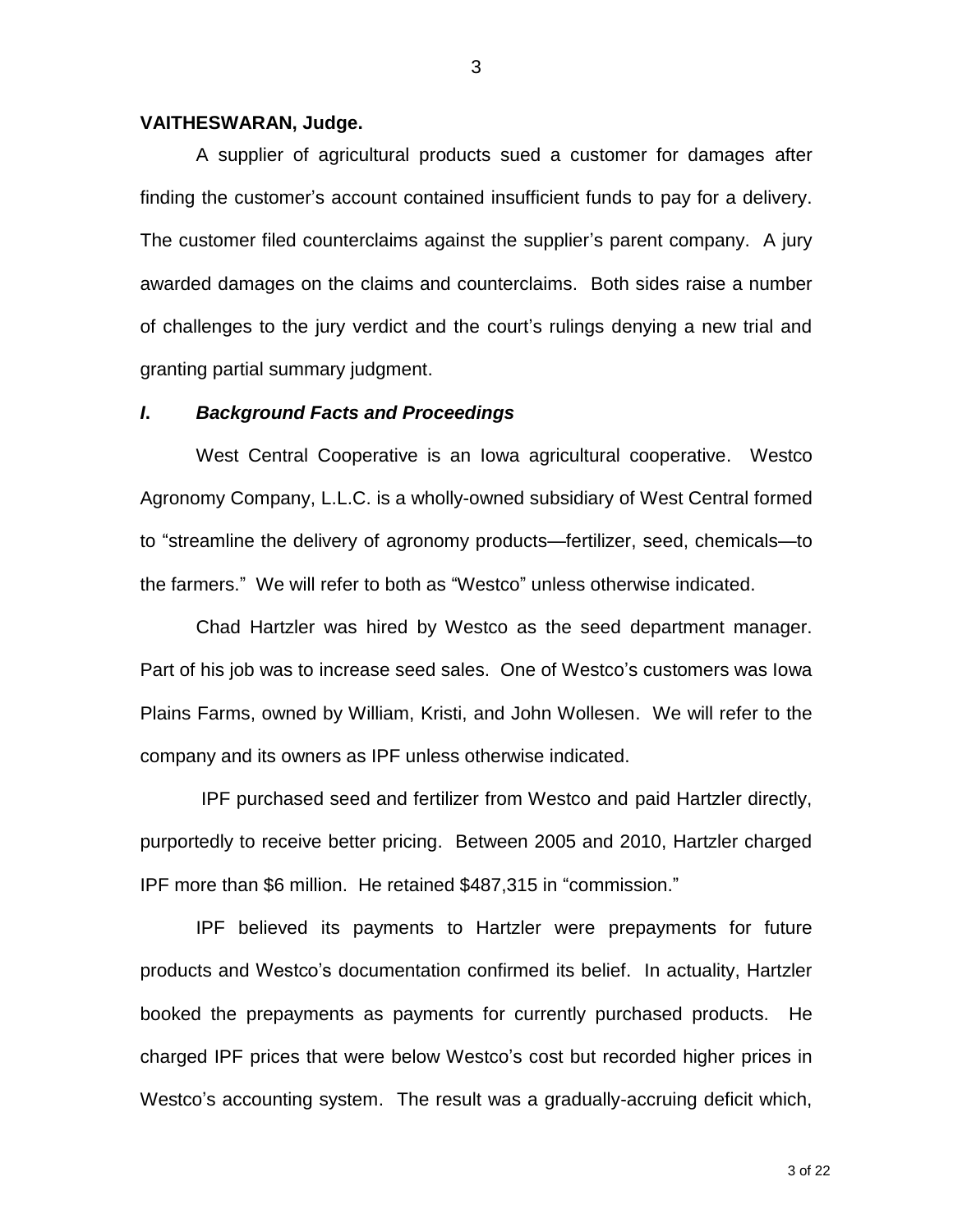by 2010, had reached \$2.1 million. Hartzler convinced IPF to write three checks totaling approximately that amount. IPF believed the checks represented prepayments for the 2011 crop year. Hartzler applied the payments to the deficit.

The following spring, matters came to a head. By this time, Hartzler had resigned, and Westco told IPF it would not release any more products due to "internal issues."

Westco sued the Wollesens, IPF, and Hartzler, raising claims of commercial bribery, theft, conversion, breach of fiduciary duty, breach of duty of loyalty, ongoing unlawful conduct under Iowa Code chapter 706A (2011), unjust enrichment, foreclosure of an agricultural lien, and breach of contract. Westco sought compensatory and punitive damages and requested a jury trial. IPF asserted counterclaims and filed a third-party petition against Westco's parent company, West Central, raising claims of breach of contract, fraud, negligent retention, breach of fiduciary duty, conversion, ongoing unlawful conduct (knowing receipt of proceeds) under section 706A.2(1)(a), ongoing unlawful conduct (negligent empowerment) under section 706A.2(5)(b)(4), wrongful attachment, and lost agricultural profits. Hartzler pled guilty to federal wire fraud and did not mount a defense in this litigation.

The district court granted IPF's motion for summary judgment on all but three of Westco's claims. Westco voluntarily dismissed its breach-of-contract claim, leaving only its claims for breach of fiduciary duty and ongoing unlawful conduct for trial.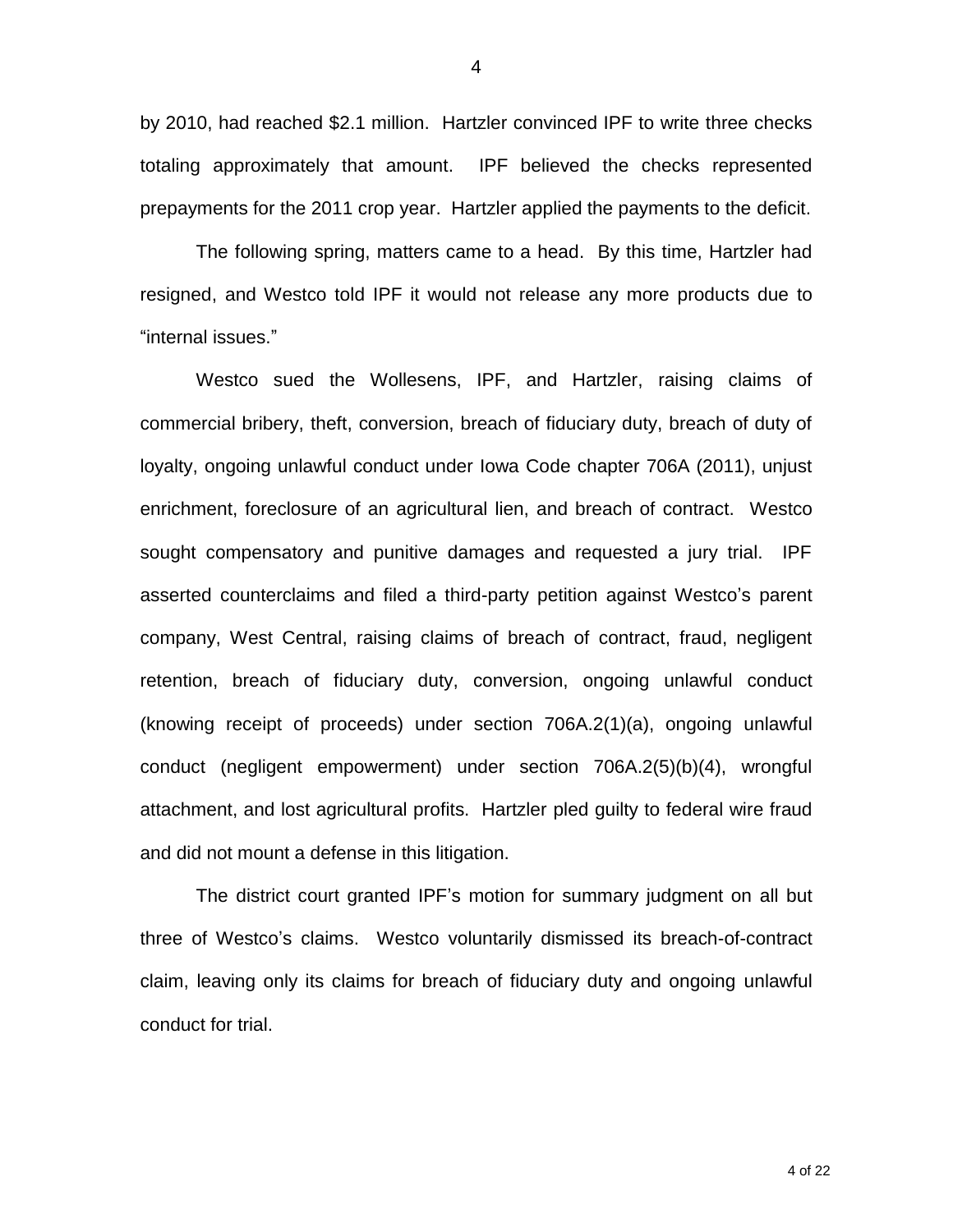The district court also granted Westco's motion for summary judgment on IPF's claims for negligent retention, conversion, ongoing unlawful conduct (negligent empowerment) under section 706A.2(5)(b)(4), wrongful attachment, and lost agricultural profits. With regard to the negligent empowerment claim, the district court found the burden of proof language in section 706A.2(5)(b)(4) unconstitutional. The following counterclaims remained for trial: (1) breach of contract, (2) fraudulent misrepresentation, and (3) ongoing unlawful conduct (knowing receipt of proceeds) under section 706A.2(1)(a).

Westco moved for equitable issues to be tried in equity. Westco also filed a motion for leave to file a third amended petition. The district court denied the motions. Before jury selection and again at the close of evidence, Westco renewed its motion to try equitable issues by equitable proceedings. The district court again denied the motion.

The matter proceeded to trial on Westco's two claims and IPF's three counterclaims. The jury awarded Westco \$485,315 in damages from Hartzler an amount equal to the "commission" Hartzler received from IPF. The jury awarded IPF \$576,189 in damages from West Central—an amount equal to the cost of replacement product after Westco failed to deliver product in 2011.

Westco renewed its motion for directed verdict and moved for judgment notwithstanding the verdict and for new trial. IPF filed a motion for additur and for new trial. The district court denied the motions.

On appeal, Westco contends (A) its equitable claims should have been tried by equitable proceedings, (B) the jury rendered inconsistent verdicts, and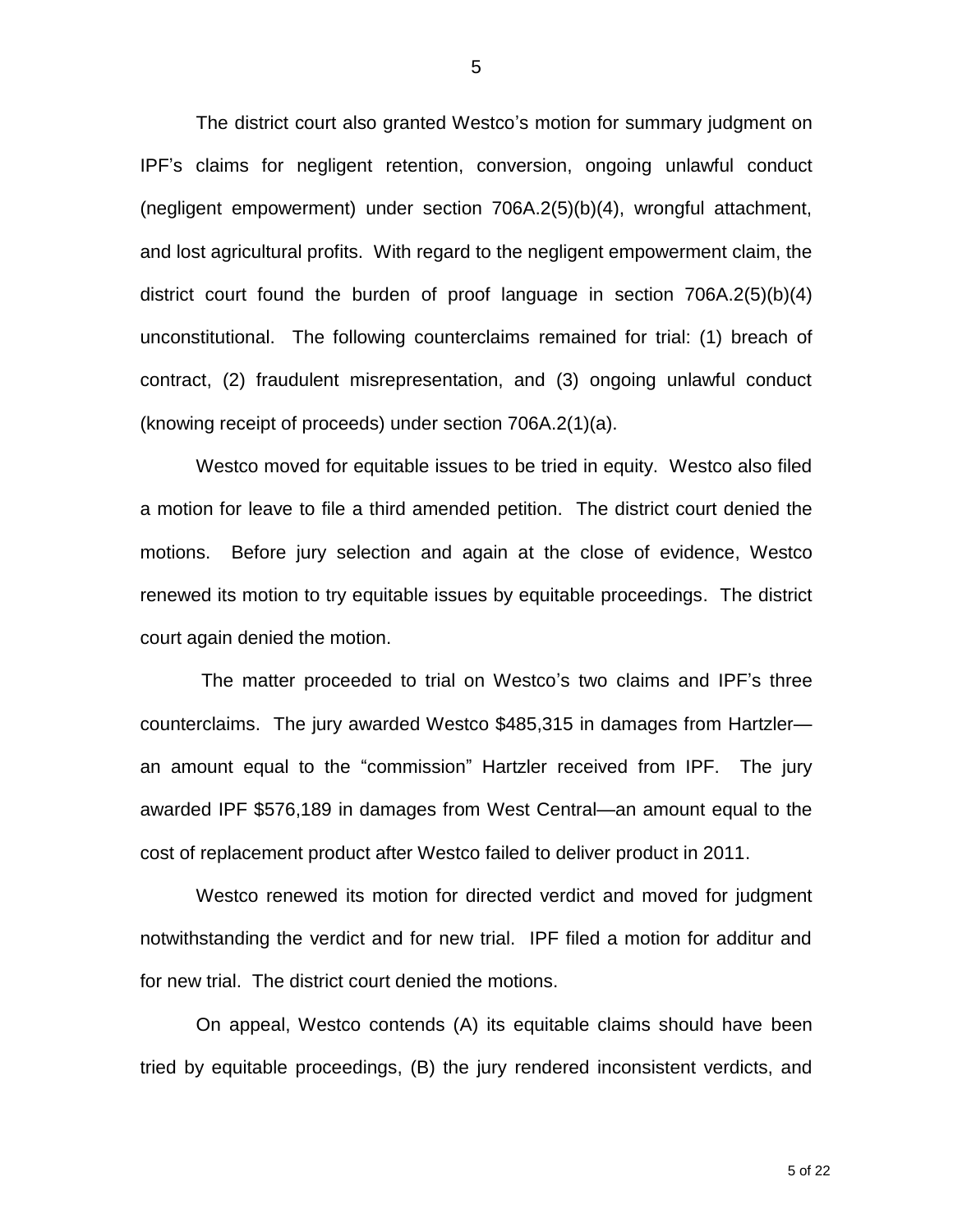(C) the district court erred in denying its motion for judgment notwithstanding the verdict. On cross-appeal, IPF contends (A) it is entitled to a new trial on its ongoing criminal conduct (knowing receipt of proceeds) claim, (B) the district court erred in granting summary judgment in favor of West Central on its ongoing criminal conduct (negligent empowerment) claim, and (C) the district court erred in denying IPF's motion for additur.

#### *II***.** *Westco's Appeal*

#### *A***.** *New Trial by Equitable Proceedings*

"[T]here is no right to a jury trial generally in cases brought in equity." *Weltzin v*. *Nail*, 618 N.W.2d 293, 296 (Iowa 2000). Westco characterizes its claims that survived summary judgment as equitable and argues they should have been tried to the district court rather than the jury. Error was preserved on this issue and we proceed to the merits of the court's ruling, reviewing it for an abuse of discretion. *See Morningstar v*. *Myers*, 255 N.W.2d 159, 161 (Iowa 1977) (stating, when both legal and equitable issues are presented, the order of which is tried first "is a matter which lies within the trial court's discretion and ordinarily is to be decided on considerations of efficiency, conservation of judicial time and avoidance of multiple trials").

The district court concluded Westco pled its breach-of-fiduciary-duty and ongoing-unlawful-conduct claims as legal claims:

The ongoing criminal conduct count has been pled in tort and likewise seeks the legal remedies of damages, both compensatory and [treble] damages under the provisions of Iowa Code section 706A.3(12)(b)(3). The breach of fiduciary duty claim has been pled as a legal action. As noted by the Iowa Supreme Court in *Weltzin v*. *Nail*, 618 N.W. 293, 299 (Iowa 2000):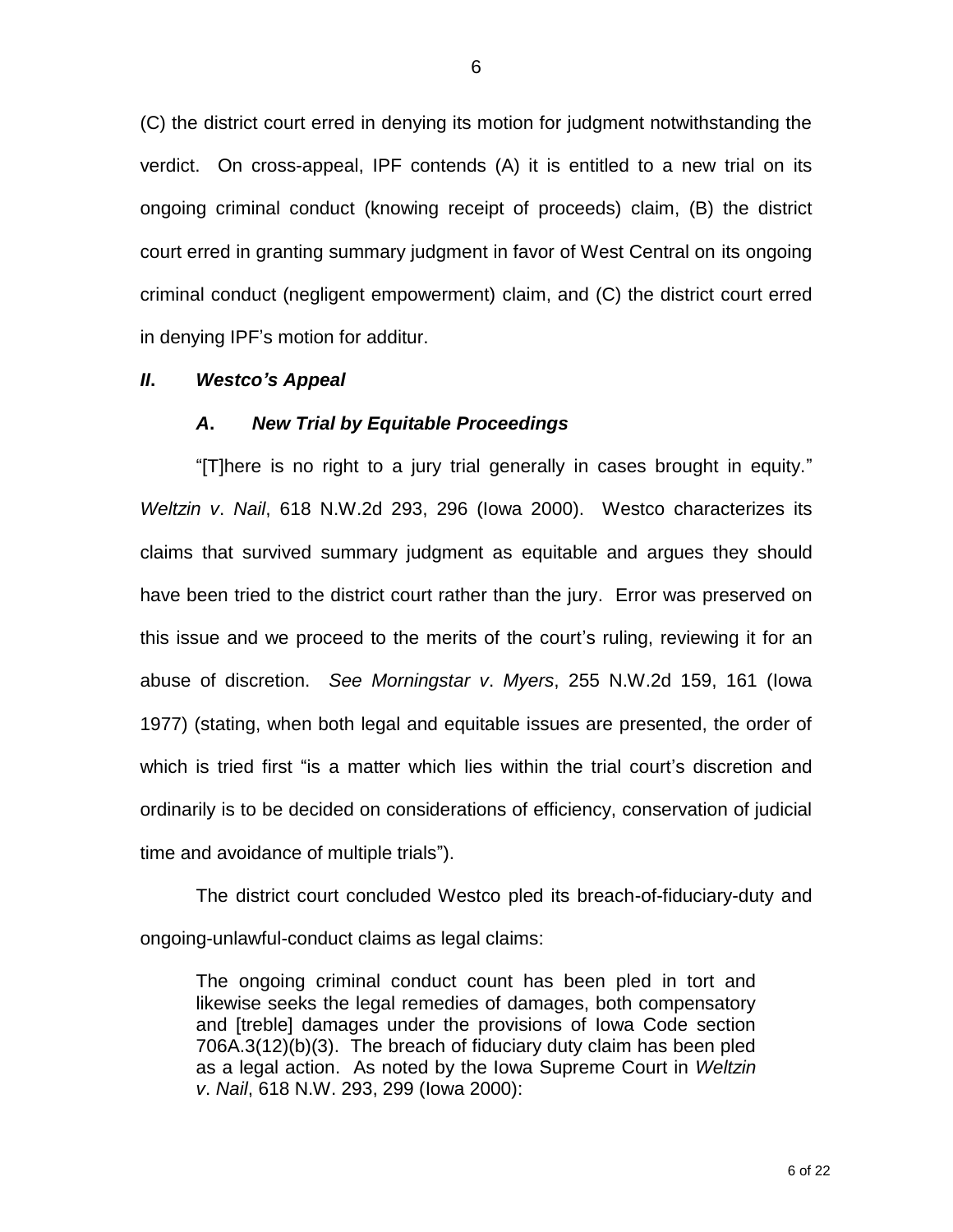A breach of fiduciary duty claim is not an individual tort in its own right at common law . . . it is usually brought at law, bootstrapped by a tort like negligence or fraudulent misrepresentation (citations omitted).

(Footnote omitted.) The district court also indicated the motion to try the claims by equitable proceedings was an untimely effort "to resurrect" equitable claims that were previously dismissed. We discern no abuse of discretion in the court's ruling.

First, Westco made an unconditional jury demand. *See* Iowa Ct. R. 1.902(3) ("Unless limited to a specific issue, every demand shall be deemed to include all issues triable to a jury. If a limited demand is filed, any other party may, within ten days thereafter or such shorter time as the court may order, file a demand for a jury trial of some or all other issues."). The unrestricted nature of the demand suggests the surviving claims were triable at law to a jury.

Second, Westco's primary request for relief in conjunction with its breachof-fiduciary-duty claim was damages based on Hartzler's claimed acceptance of bribes from the Wollesens. A request for damages is a hallmark of a law claim triable to a jury. *See Weltzin,* 618 N.W.2d at 300 ("[A]n action seeking recovery of monetary damages will generally give rise to a right to trial by jury  $\dots$ ." (alteration in original)). Although Westco also sought "such other relief as may be just and equitable," we are persuaded "the mere prayer for [equitable relief] is not enough to justify the trial of the issues on the equity side." *Lynch v*. *Schemmel*, 155 N.W. 1019, 1023 (Iowa 1916); *see also In re McIntosh's Estate*, 159 N.W. 223, 226 (Iowa 1916) ("The proceeding always was and has remained a proceeding at law . . . .").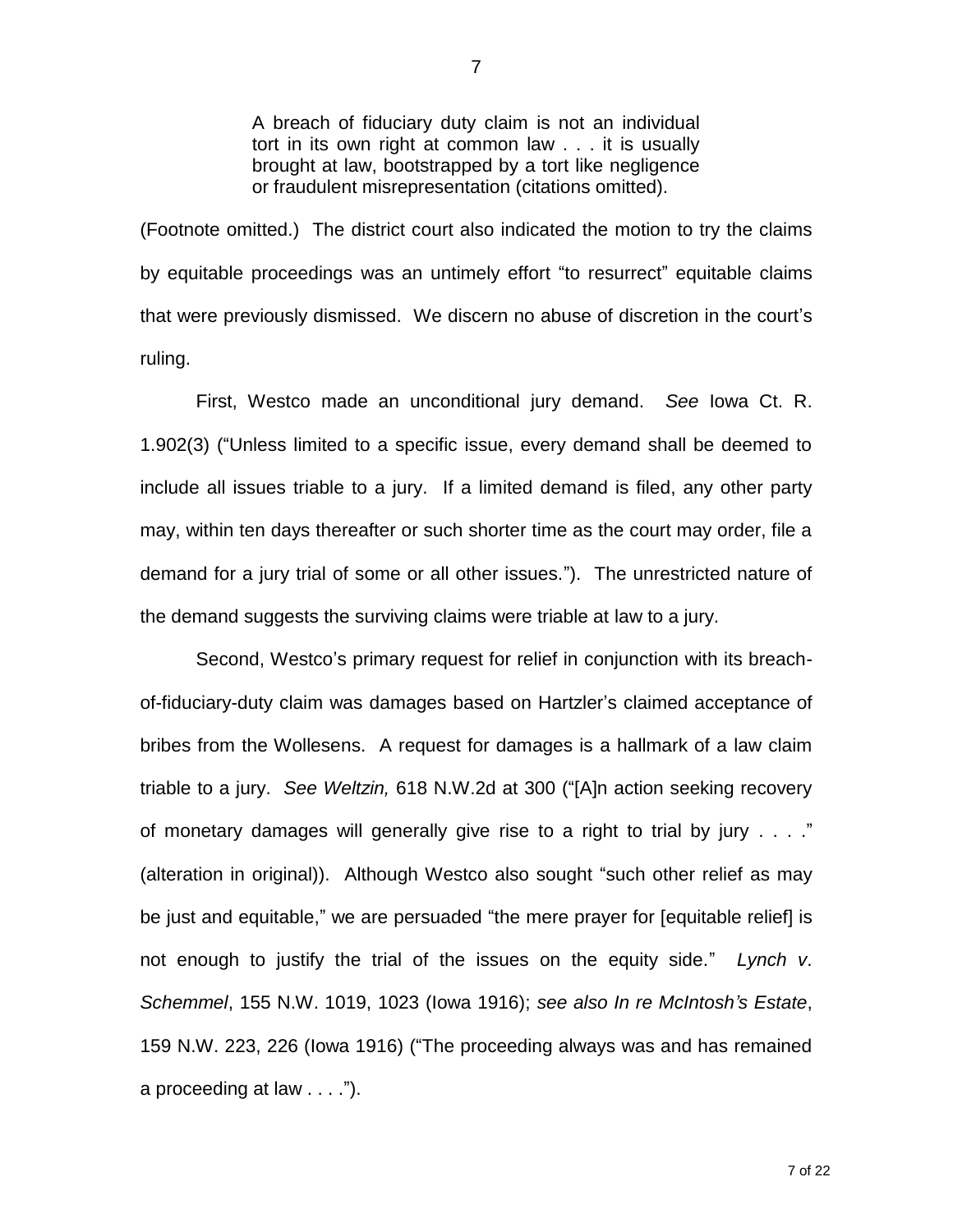Westco asks us to look beyond its primary request for relief. *See Weltzin*, 618 N.W.2d at 297 (citing precedent focusing on "the *nature* of the case itself rather than solely the remedy"). It characterizes its breach-of-fiduciary-duty claim as one premised on the breach of a duty of loyalty rather than the breach of the standard of care. This characterization does not assist Westco because a breach of the duty of loyalty has been viewed as one sounding in tort or contract—both law actions. *See Condon Auto Sales & Serv.*, *Inc*. *v*. *Crick*, 604 N.W.2d 587, 600 (Iowa 1999) (finding it unnecessary to determine "whether a separate cause of action exists for breach of loyalty, *either in tort or contract*" (emphasis added)).

We turn to Westco's ongoing unlawful conduct claim. Again, Westco alleged it "suffered damages." While Westco also sought the equitable remedies of a constructive trust, temporary restraining order, or preliminary injunction, these remedies were requested as a means of collecting on a judgment for money damages. $^1$ 

Finally, Westco argues its "conspiracy claims are equitable." However, it did not plead independent claims of conspiracy and, in any event, the rationale articulated above applies equally to these claims.

We conclude the district court did not abuse its discretion in denying Westco's motion to have its "equitable" claims tried to the court.

**TELEVIDEE:**<br><sup>1</sup> In connection with its prayer for injunctive relief, Westco pled, "[T]here is a possibility that a judgment for money damages might be difficult to execute."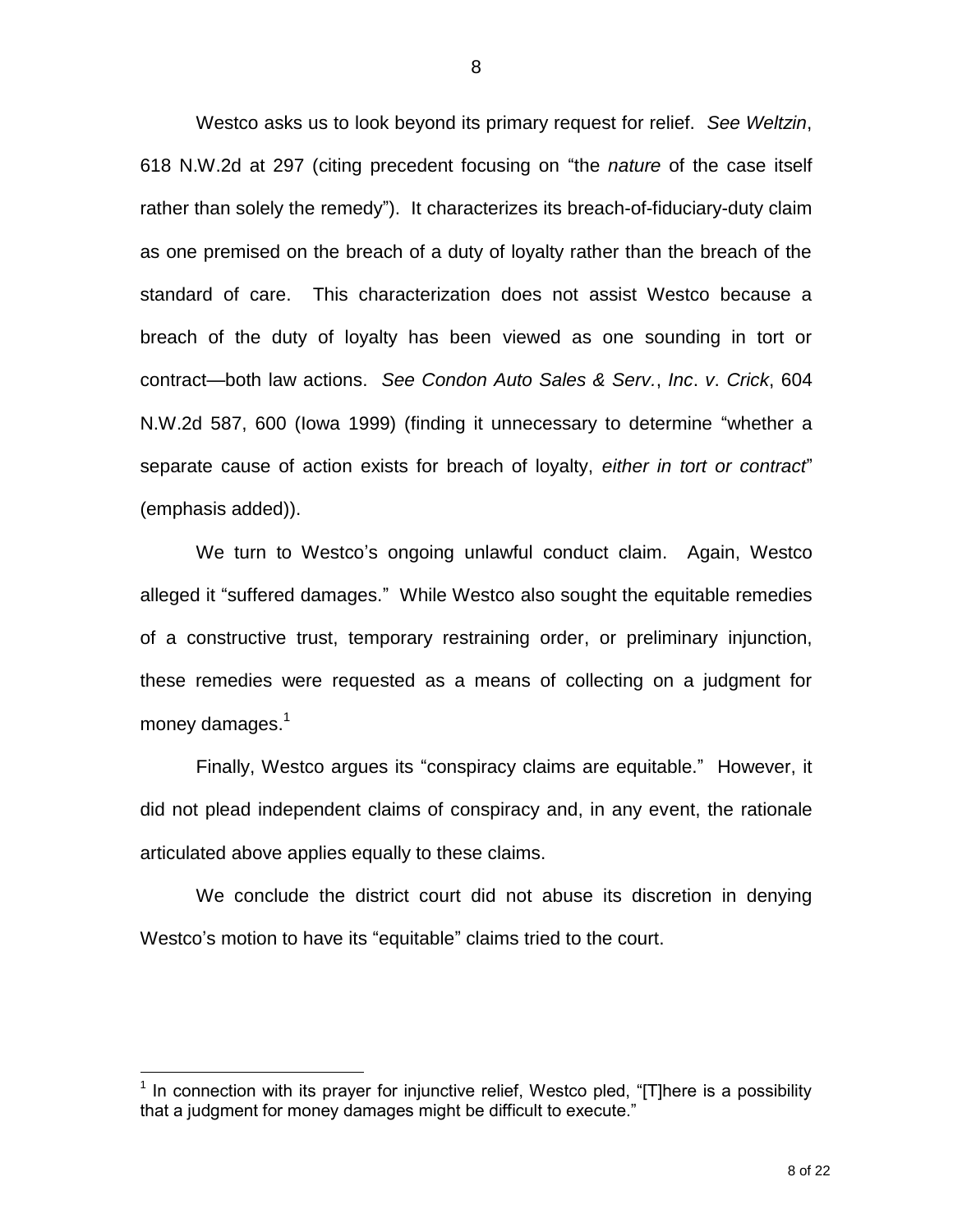## *B***.** *Inconsistent Verdicts*

Westco filed a motion for new trial, claiming, in part, that the jury verdict was inconsistent. The district court summarily denied the motion. On appeal, Westco reprises this argument. Its contention is premised on the jury's answers to the following questions:

Question No. 3 Did Westco prove that Chad Hartzler engaged in ongoing unlawful conduct?

 $Yes \; *X*$  No \_\_\_\_\_\_

. . . . Question No. 12, [21, 30] Did Westco prove that Bill Wollesen [Kristi Wollesen, or John Wollesen] engaged in ongoing unlawful conduct?

 $Yes$  No  $X$ 

These answers, Westco argues, did not comport with the jury instructions on

ongoing unlawful conduct. The primary instruction based ongoing unlawful

conduct on commercial bribery. The instruction stated:

Westco claims Chad Hartzler engaged in ongoing unlawful conduct. To prove Chad Hartzler committed ongoing unlawful conduct, Westco must prove that Chad Hartzler

1. Committed *commercial bribery* for financial gain as defined in Instruction No. 23, on a continuing basis, as defined in Instruction No. 25, or

2. Knowingly received any proceeds, as defined in Instruction No. 27, of *commercial bribery* being committed for financial gain on a continuing basis.

(Emphasis added.) Commercial bribery was defined in pertinent part as follows:

4. The payments of money were offered and delivered by Bill Wollesen, Kristi Wollesen, or John Wollesen in exchange for Chad Hartzler engaging in a series of business transactions *which Bill Wollesen*, *Kristi Wollesen*, *or John Wollesen had reason to know*, *as defined in Instruction No*. *28*, *were in conflict with Chad Hartzler's employment relation with and duties owed to Westco*.

(Emphasis added.)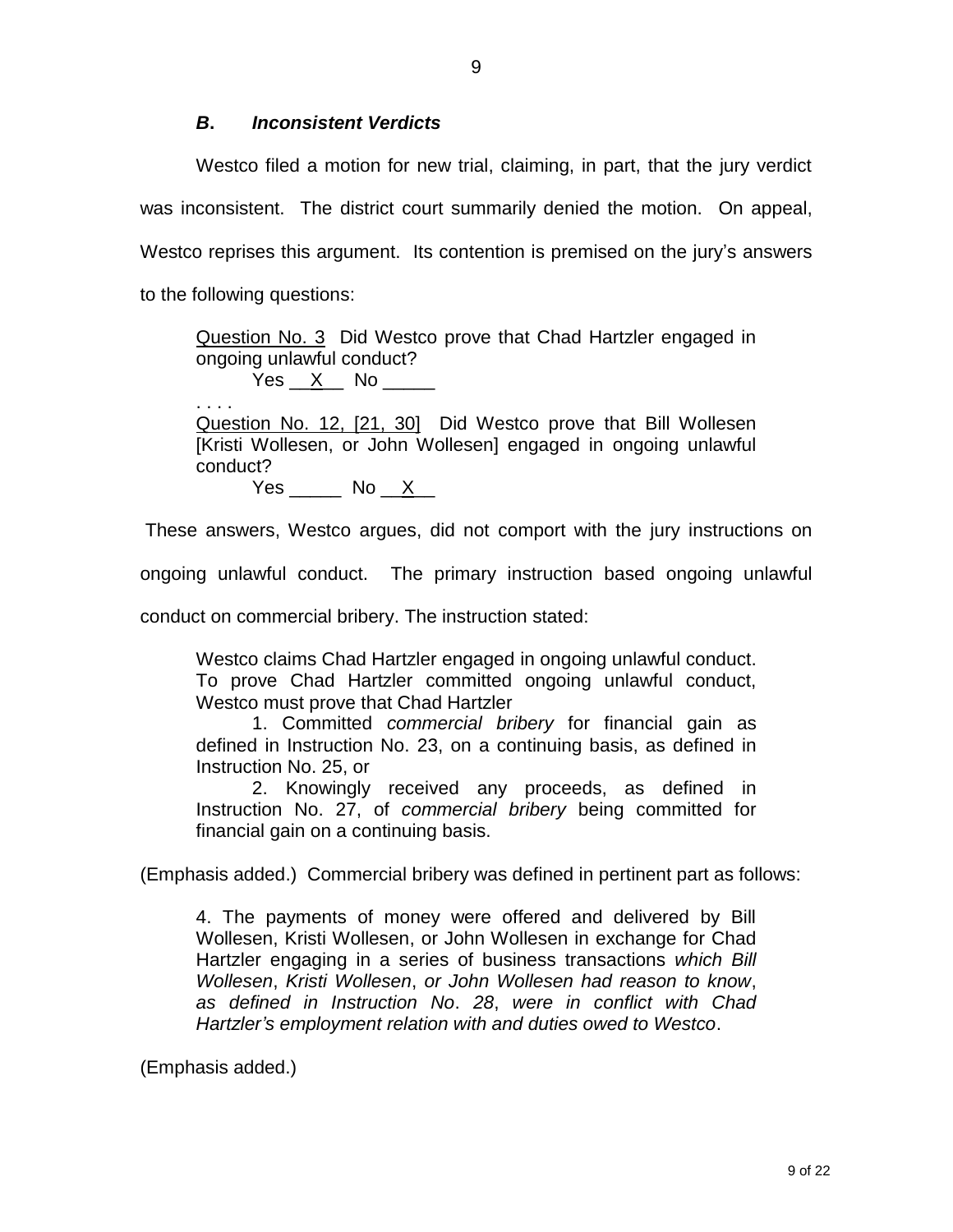According to Westco, "In answering question No. 3 affirmatively, the jury necessarily found that Hartzler engaged in commercial bribery . . . in a series of business transactions occurring over a period of years, and that one or more of the Wollesens also engaged in those transactions." At the same time, the jury found the Wollesens did not engage in commercial bribery, even though the definition of commercial bribery required involvement by the Wollesens. Westco asserts "[t]hese answers are inconsistent and irreconcilable."

The Iowa Supreme Court discussed "inconsistent verdicts" in *State v*. *Halstead*, 791 N.W.2d 805, 807 (Iowa 2010). The court noted "the term 'inconsistent verdicts' is often used in an imprecise manner and may include a wide variety of related, but nonetheless distinct, problems." *Halstead*, 791 N.W.2d at 807. The court referred to a scenario involving a defendant convicted of conspiracy where the remaining confederates are acquitted. *Id*. at 808. This scenario, the court stated, would produce "an inconsistent verdict because it takes more than one person to conspire." *Id*. (citing Michelle Migdal Gee, Annotation, *Prosecution or Conviction of One Conspirator as Affected by Disposition of Case Against Coconspirators*, 19 A.L.R.4th 192, 198-204 (1983); C.T. Drechsler, Annotation, *Inconsistency of Criminal Verdicts as Between Two or More Defendants Tried Together*, 22 A.L.R.3d 717, 720-21 (1968)). 2

 $\overline{a}$ 

 $2$  The general rule is that the conviction of only one defendant in a conspiracy prosecution cannot stand where the disposition of the charges against all other alleged conspirators is by acquittal. *See* Gee, 19 A.L.R.4th 192, § 3[a]. Iowa adheres to this general rule. *Id.* (citing *State v. Davis*, 297 N.W. 274 (Iowa 1941), *State v. Keul*, 5 N.W.2d 849 (Iowa 1942); *State v. Lockhart*, 39 N.W.2d 636 (Iowa 1949)); *see also State v. Boyer*, 342 N.W.2d 497, 499 (Iowa 1984).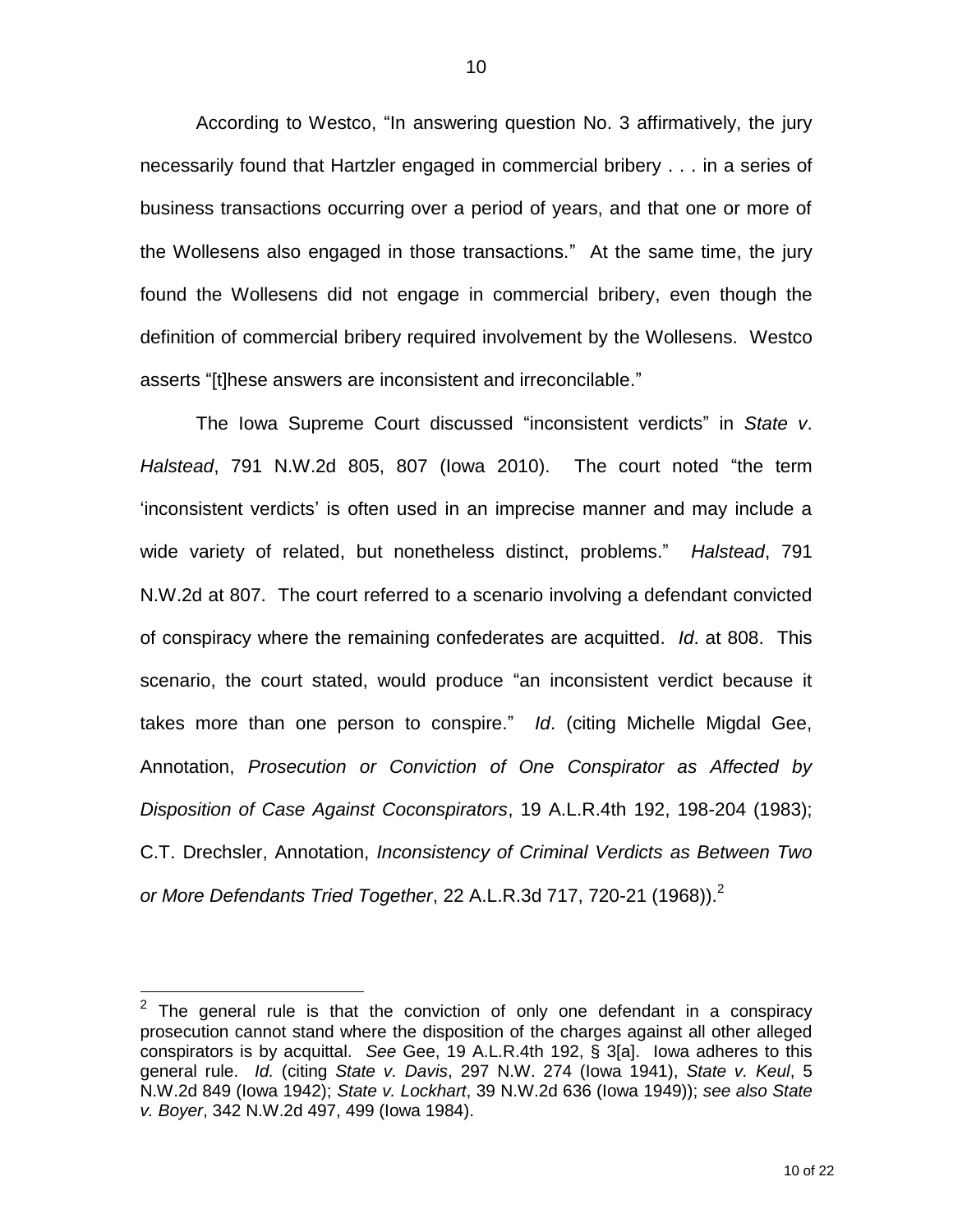The Hartzler/Wollesen scenario is similar. The jury found Hartzler committed ongoing unlawful conduct that the jury instructions premised on commercial bribery and found the Wollesens did not. At first blush, these findings would appear inconsistent. But, our standard of review in this civil action, the language of the jury instructions, the jury's findings and non-findings, and the evidence the jury considered, lead us to conclude otherwise.

"[W]e review the district court's conclusion as to whether answers are inconsistent for correction of errors at law." *Clinton Physical Therapy Servs*., *P*.*C*. *v*. *John Deere Health Care*, *Inc*., 714 N.W.2d 603, 609 (Iowa 2006). "It is fundamental that a jury's verdicts are to be liberally construed to give effect to the intention of the jury and to harmonize the verdicts if it is possible to do so." *Hoffman v*. *Nat'l Med. Enters.*, *Inc*., 442 N.W.2d 123, 126 (Iowa 1989). "The test is whether the verdicts can be reconciled in any reasonable manner consistent with the evidence and its fair inferences, and in light of the instructions of the court." *Id*. at 126-27. "Only where the verdicts are so logically and legally inconsistent that they cannot be reconciled will they be set aside." *Id*. at 127. "[T]he determination of whether two answers are inconsistent requires the court to consider how the jury could have viewed the evidence and how that view of the evidence fits into the requirements of the instructions or the law applicable to the case." *Clinton*, 714 N.W.2d at 609.

As noted, the jury found that Hartzler committed ongoing unlawful conduct. But the jury left blank the next question asking for a finding that Hartzler committed ongoing unlawful conduct either by "commit[ting] commercial bribery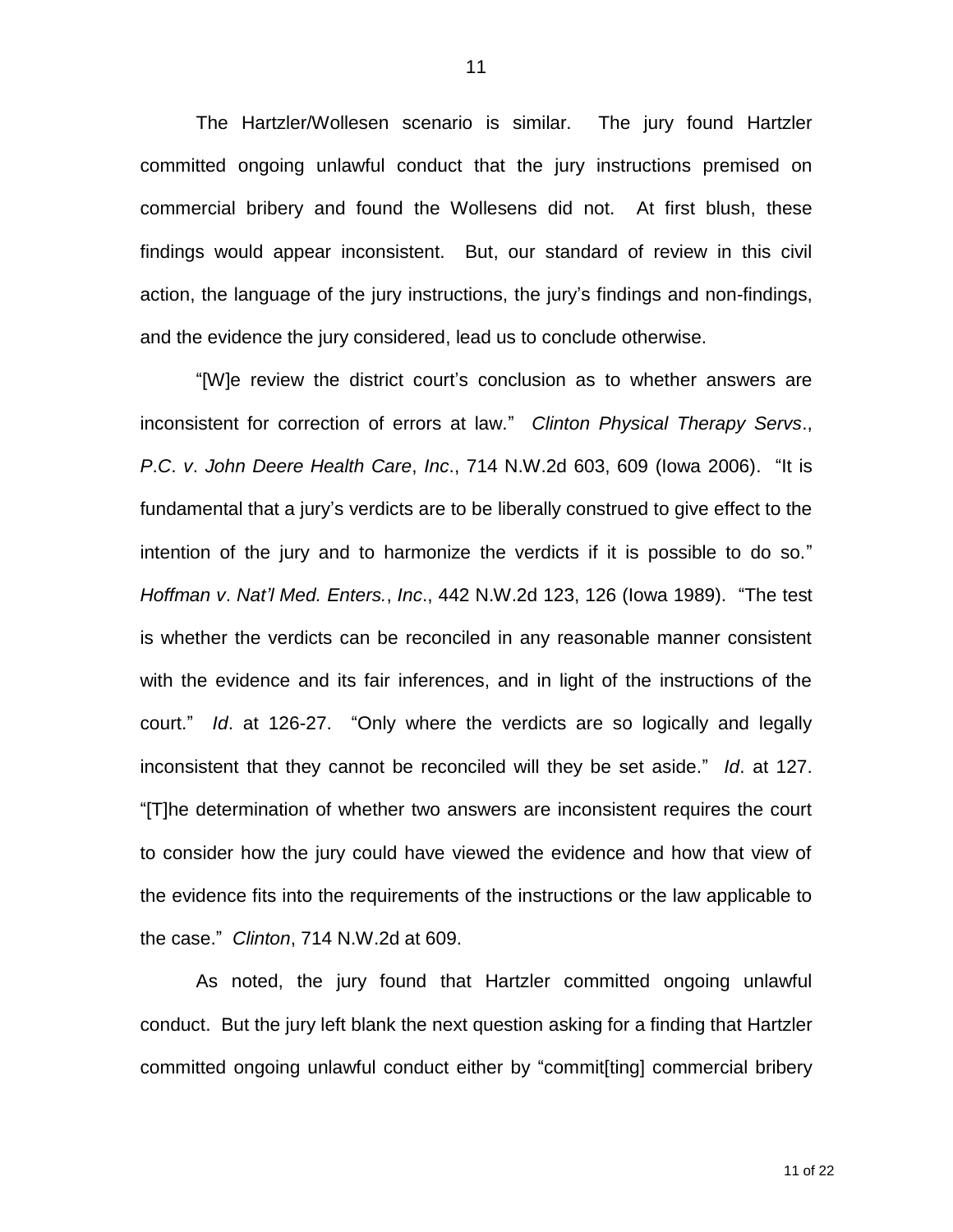for financial gain on a continuing basis" or by "[k]nowingly receiv[ing] any proceeds of commercial bribery for financial gain on a continuing basis." We can reasonably infer from the absence of a response to this question that the jury determined Hartzler committed ongoing unlawful conduct by means other than commercial bribery. The instructions read as a whole would have allowed the jury to make such a finding. *See State v*. *Fintel*, 689 N.W.2d 95, 104 (Iowa 2004) ("Jury instructions are not considered separately; they should be considered as a whole."). While the instruction setting forth the elements of ongoing unlawful conduct referred to commercial bribery, a definitional instruction "relating to [o]ngoing [c]riminal [c]onduct" broadly defined another phrase—"[s]pecified unlawful activity"—as "any act, including any preparatory or completed offense, committed for financial gain on a continuing basis, that is punishable as an indictable offense under the laws of Iowa." The jury could have considered this definitional instruction and reasonably could have found Hartzler's guilty plea to wire fraud rather than commercial bribery was the predicate offense. We conclude the district court did not err in denying Westco's posttrial motion premised on the inconsistency of the verdicts. *See* Iowa R. Civ. P. 1.9034 ("The instructions shall be such as will enable the jury to answer the interrogatories and return the verdict. If both are harmonious, the court shall order the appropriate judgment.").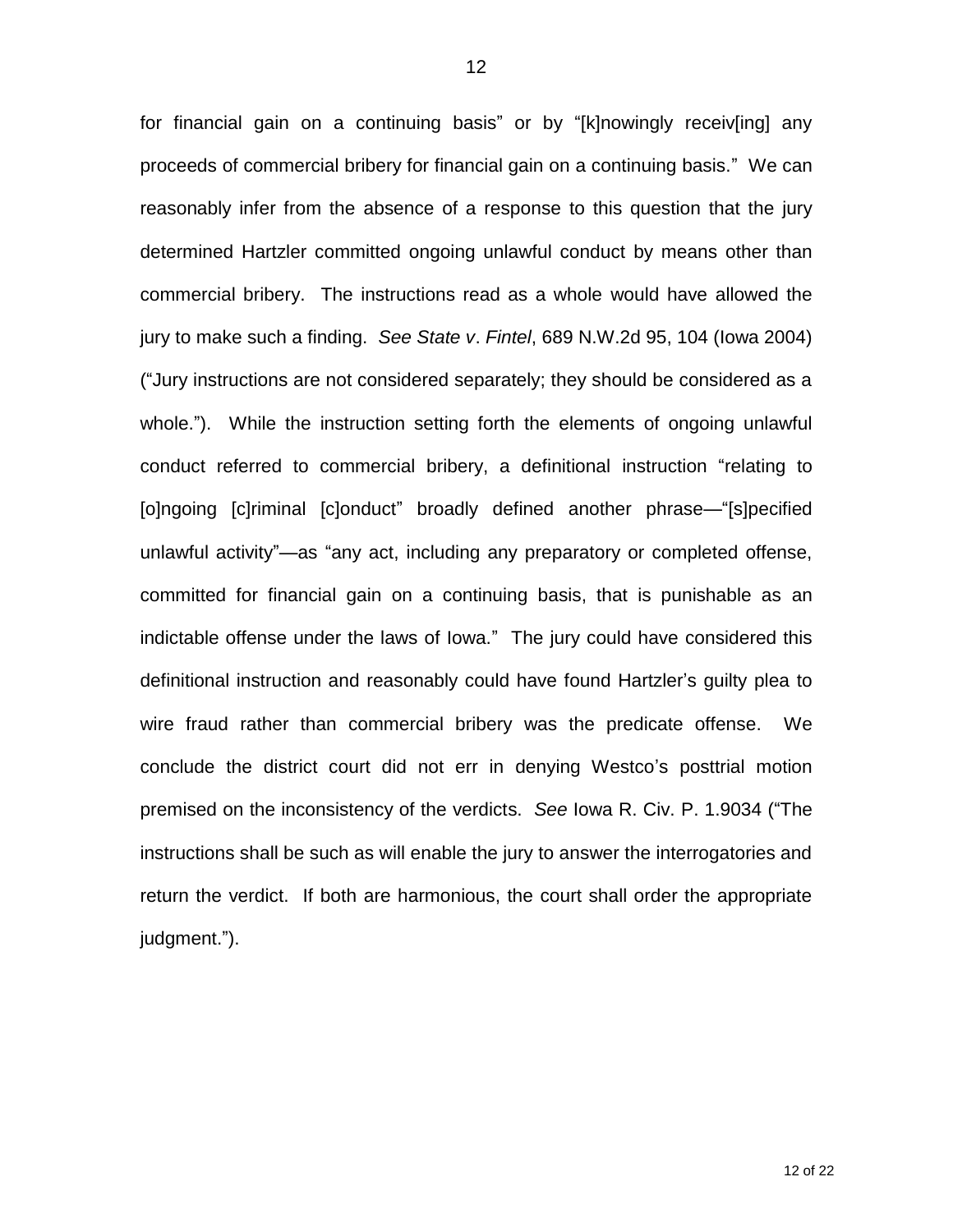*C***.** *Sufficiency of the Evidence – Fraudulent Misrepresentation***,** *Breach of Contract*

Westco contends the district court erred in denying its motion for judgment notwithstanding the verdict on IPF's fraudulent-misrepresentation and breach-ofcontract claims. Our review is for correction of errors at law. *See Winger v*. *CM Holdings*, *L*.*L*.*C*., 881 N.W.2d 433, 445 (Iowa 2016). We must determine whether substantial evidence supports the elements of each claim. *Id*.

With respect to both claims, Westco argues Hartzler was the person who engaged in fraudulent misrepresentations and breached the contract and his actions could not be attributed to the company. The jury received several instructions on how to decide whether Hartzler had authority to act on Westco's behalf. The first required IPF to prove Hartzler's "conduct was within the scope of his actual or apparent authority." The second stated, in relevant part, that a principal is liable for the acts of its agent only if "[t]he agent was acting within the scope of his employment . . . with respect to the transactions at issue" or "[t]he agent's conduct was within the scope of his actual or apparent authority." A third instruction explained that if "Hartzler's conduct was a substantial deviation from Westco's business or interests, it is outside the scope of his authority."

The jury learned Hartzler was the agronomy manager in charge of the company's sales and marketing efforts. Westco gave him authority to enter into contracts for the sale of chemicals and seed, to price these products, to enter the contracts into Westco's system, to invoice customers, and to apply payments to specific accounts.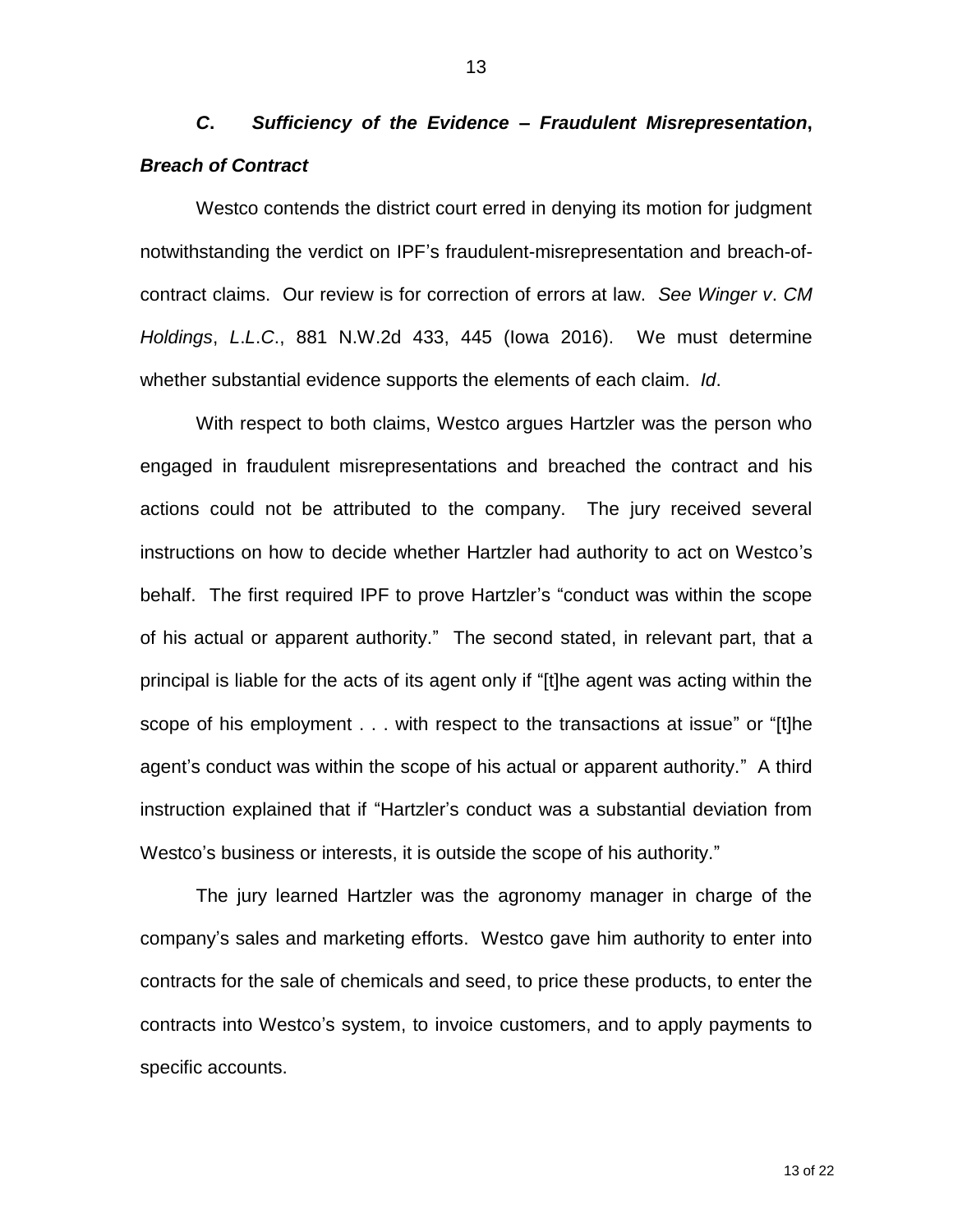Westco knew IPF established its account "on a pre-pay basis"; Bill Wollesen expressly declined a credit application "and said he intended to pre-pay for product." Hartzler applied payments received from IPF to accounts receivable instead of affording IPF a prepayment credit as Bill Wollesen requested. The prices on IPF's monthly statements generated by Westco did not match the prices on Westco's "deal sheets."

Hartzler used a consignment account at Westco to conceal the product he sold IPF. According to West Central's chief executive officer, the account was created for legitimate purposes involving farmers with multiple landlords. Hartzler "abused" the account. Westco's internal auditor found large amounts of IPF products in the consignment account for more than thirty days. She also found multiple below-cost sales to IPF. She was not aware that anyone contacted IPF about these sales. She agreed the access Hartzler had to West Central's sales journals allowed him to invoice IPF for prices that were different than those to which he and the Wollesens agreed. She informed Westco's general manager and supervisor of Hartzler, who realized Hartzler had large balances in consignment for IPF with minimal prepay "to go against that"—"in essence extended \$2 million credit."

Westco's comptroller was aware of at least one statement found in Hartzler's office that said "Do Not Mail." He admitted, "We don't know for sure what was sent to the Wollesens." Although Westco's certified credit analyst testified some statements were simply not mailed to customers because there was a zero balance on the account rather than to camouflage illegal activity, it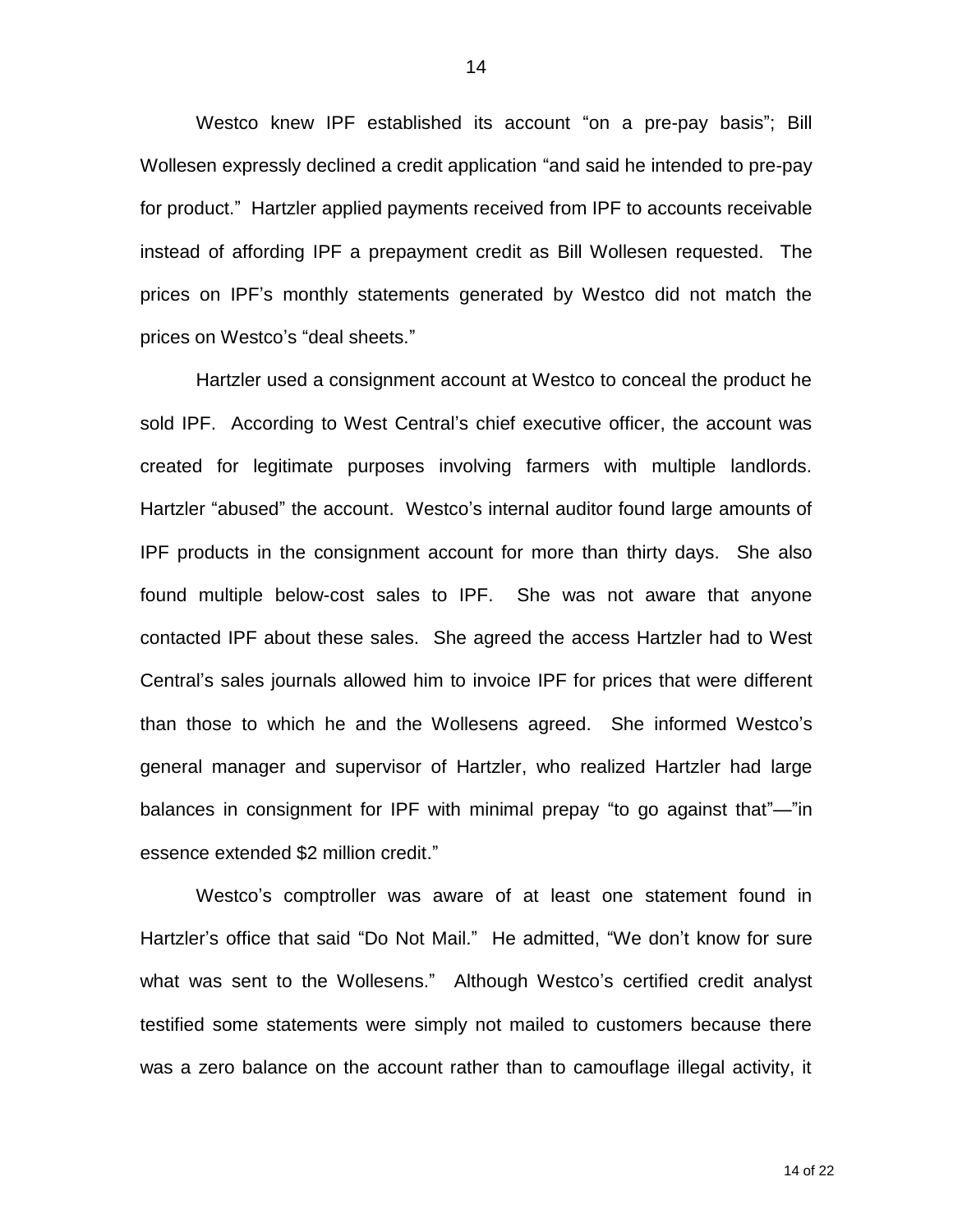was the jury's prerogative to weigh this evidence. *See Jasper v*. *H*. *Nizam*, *Inc*., 764 N.W.2d 751, 772 (Iowa 2009). Westco's outside auditor informed Westco prior to 2010 that he suspected Hartzler was engaging in fraud.

This evidence amounted to substantial evidence in support of a determination that Hartzler's conduct was within the scope of his employment or was within the scope of his actual or apparent authority. *See Mechanicsville Trust & Sav*. *Bank v*. *Hawkeye-Sec*. *Ins*. *Co*., 158 N.W.2d 89, 91 (Iowa 1968) ("The rule is well settled that a principal is responsible for the fraud of his agent if he has entrusted to the agent a matter which puts him in a position to perpetrate the fraud complained of while the agent is executing the transaction within the scope of his employment."). We recognize an exception "where the conduct and dealings of the agent clearly raise a presumption that he would not communicate the fact in controversy." *Id.* at 92. But the jury reasonably could have found Westco possessed enough information to detect the fraud even without Hartzler's disclosure. *See Turner v*. *Zip Motors*, 65 N.W.2d 427, 430 (Iowa 1954) ("If he was a salesman for defendant, we think further there was substantial evidence he was acting within the apparent scope of his authority in what he did, including the conversion of plaintiff's car by the fraudulent sale. Of course, no one claims the defendant had authorized O'Brien to attempt to defraud the plaintiff by selling his automobile, pocketing the money and absconding. But he was within the apparent scope of his authority nevertheless.").

Having found substantial evidence to support the jury's finding that Hartzler acted within the actual or apparent authority granted by Westco, we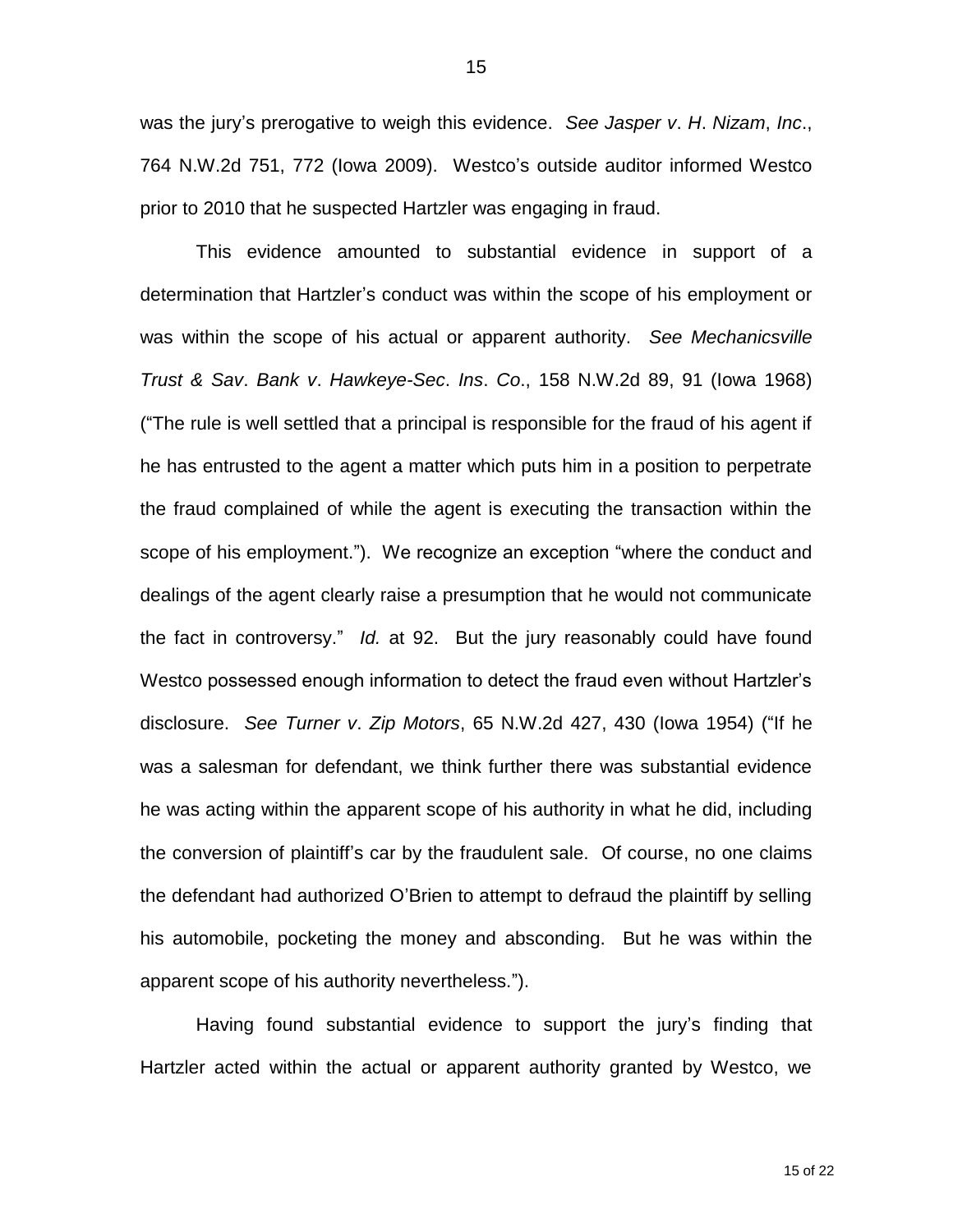conclude the district court did not err in denying Westco's motion for judgment

notwithstanding the verdict on IPF's fraudulent-misrepresentation and breach-of-

contract claims.

## *III***.** *IPF's Cross-Appeal*

## *A***.** *Motion for New Trial – Section 706A***.***2 jury instruction*

IPF's claim for ongoing unlawful conduct based on the knowing receipt of

proceeds was submitted to the jury. The district court instructed the jury as

follows:

IPF has alleged that Chad Hartzler committed certain specified unlawful activity. For Westco to be liable for Chad Hartzler's alleged specified unlawful activity, IPF must prove:

1. Chad Hartzler *committed commercial bribery*, and

2. Either

a. Westco knowingly permitted Chad Hartzler to commit specified unlawful activity and Westco expected to benefit from the specified unlawful activity, or

b. Chad Hartzler's committed the specified unlawful activity while acting within the scope of his actual or apparent authority, as defined in Instruction No. 50, and his conduct was authorized, requested, or tolerated by a high managerial agent at Westco.

(Emphasis added.) The jury found Westco did not engage in ongoing unlawful

conduct. IPF moved for a new trial on the ground that the district court erred in

failing to give its proposed instruction on this count. The district court denied the

motion.

On appeal, IPF contends the instruction submitted by the court "erroneously required IPF to prove that Chad Hartzler had committed commercial bribery." In its view, "This instruction was factually incorrect, as the Wollesens and IPF adamantly testified that Hartzler had not been bribed. It also was legally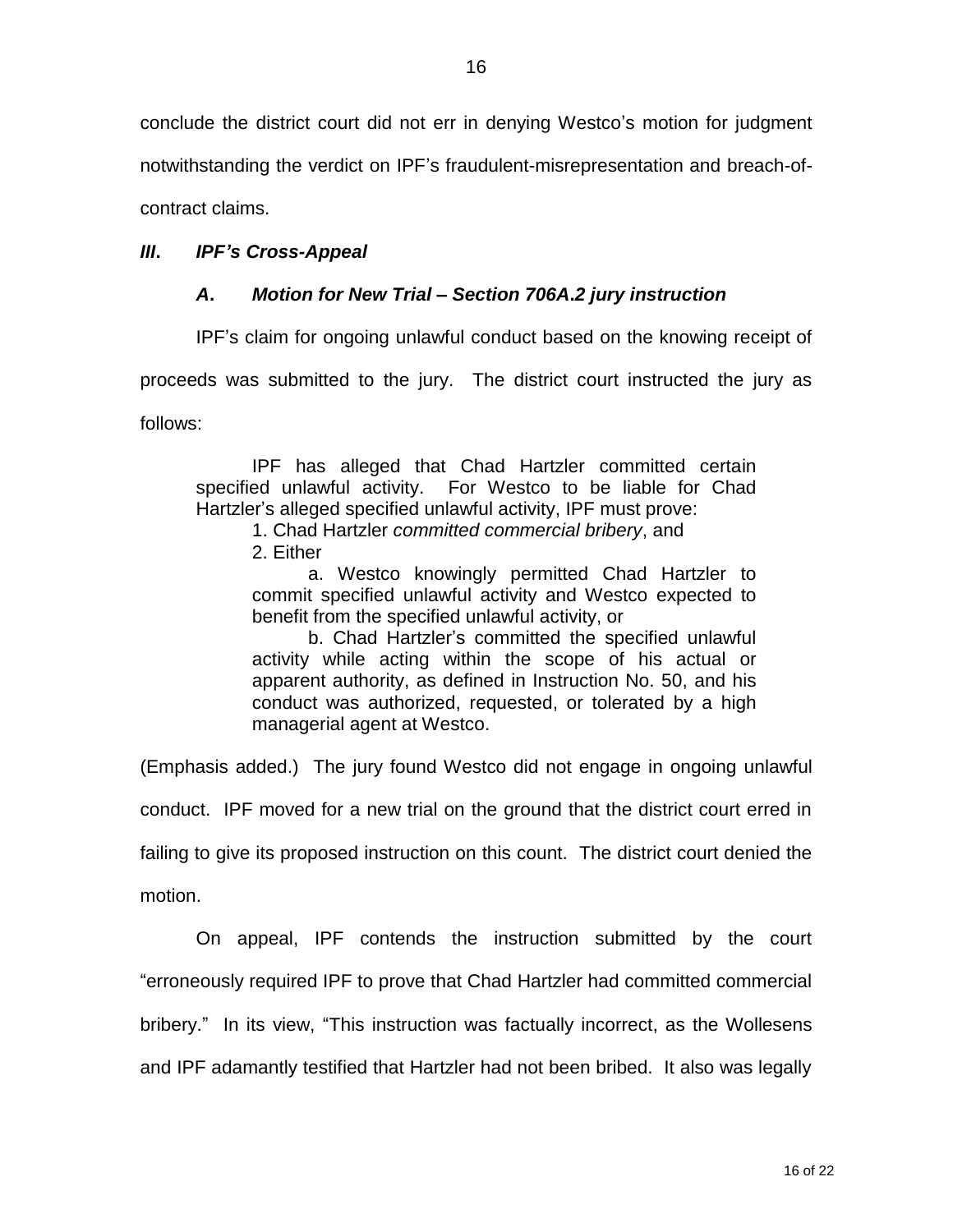incorrect, as it improperly omitted a number of other offenses (such as theft or fraud) that constitute specified unlawful activity within the meaning of the statute."

 IPF preserved error on this claim by offering a proposed instruction. Although the proposed instruction did not identify theft or fraud as the specified unlawful activity, IPF sought an instruction referring to "specified unlawful activity" as defined in a separate instruction. Our review is for correction of errors at law. *See Alcala v*. *Marriott Int'l*, *Inc*., 880 N.W.2d 699, 707 (Iowa 2016).

We discern no error in the district court's instruction. The instruction required the jury to find Hartzler committed commercial bribery, but the instruction next required a finding that Westco either knowingly permitted Hartzler to engage in "specified unlawful activity" or committed "specified unlawful activity" "while acting within the scope of his actual or apparent authority." Because the instruction tied Westco's knowledge or Hartzler's scope of authority to "specified unlawful activity" rather than commercial bribery, we decline to find the instruction erroneous. We further conclude the instruction, read in conjunction with the remaining instructions, allowed the jury to find that, while Hartzler acted with the actual or apparent authority of Westco in contracting with IPF and in making representations to IPF, he did not act with Westco's authority in engaging in specified unlawful activity. Accordingly, the jury reasonably found that Westco did not engage in ongoing unlawful conduct.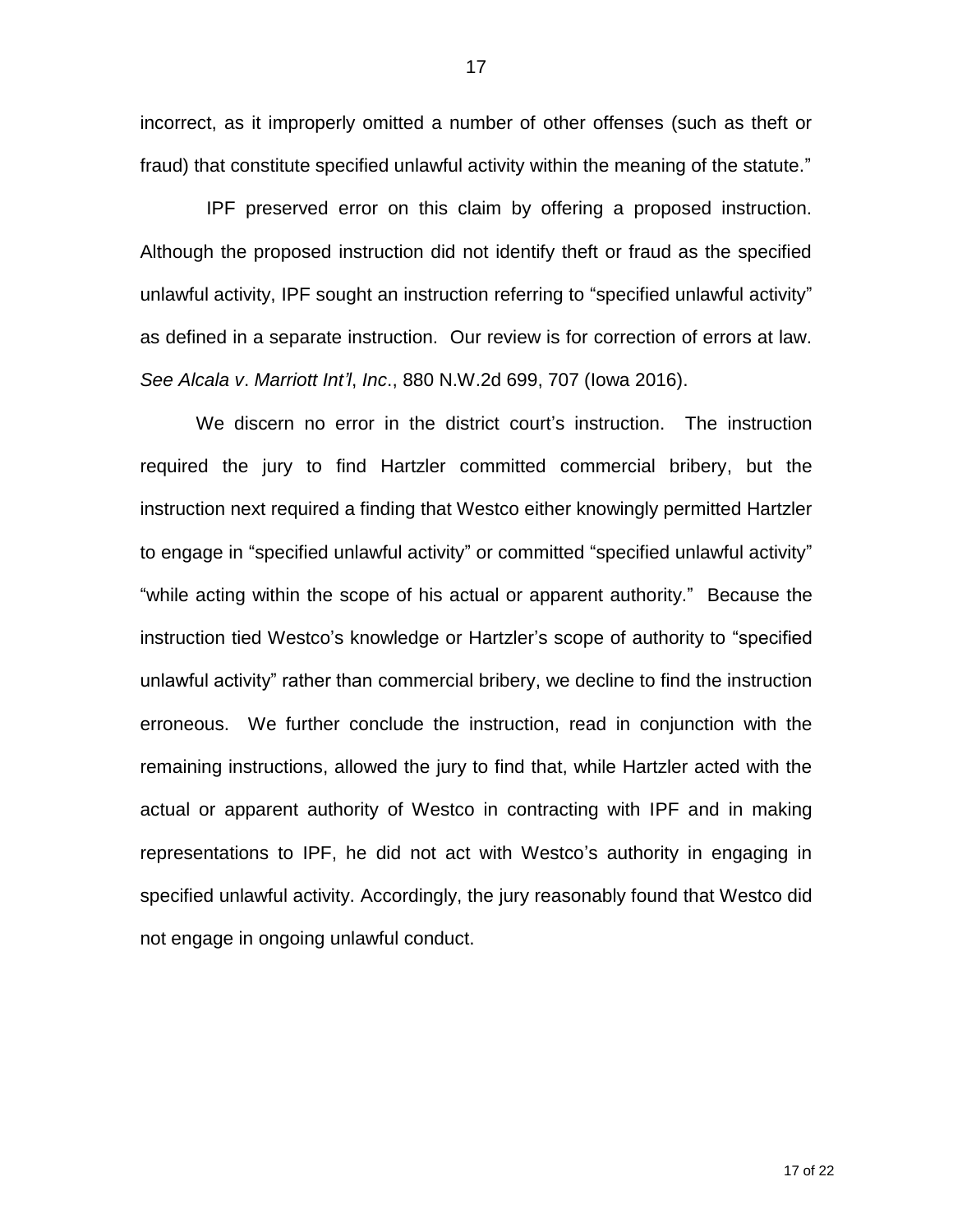*B***.** *Summary Judgment Ruling – Constitutionality of Section 706A***.***2(5)* 

IPF contends the district court erred in granting summary judgment in favor of West Central on IPF's statutory negligent empowerment claim. *See*  Iowa Code § 706.A.2(5). Section 706A.2(5)(b)(4) states:

5. *Negligent empowerment of specified unlawful activity*.

a. It is unlawful for a person to negligently allow property owned or controlled by the person or services provided by the person, other than legal services, to be used to facilitate specified unlawful activity, whether by entrustment, loan, rent, lease, bailment, or otherwise.

. . . . *(4) The plaintiff shall carry the burden of proof by a preponderance of the evidence that the specified unlawful activity occurred and was facilitated by the property or services*. *The defendant shall have the burden of proof by a preponderance of the evidence as to circumstances constituting lack of negligence and on the limitations on damages in this subsection*.

(Emphasis added.)

The district court found subsection four unconstitutional. The court relied on *Hensler v*. *City of Davenport*, 790 N.W.2d 569, 587-89 (Iowa 2010), dealing with a statute setting forth parental duties following children's involvement in "occurrences" and establishing a rebuttable presumption of negligence after a second "occurrence."

In *Hensler*, the court cited the "well-settled law that in an ordinary negligence action the mere fact an incident occurred does not mean a party is negligent." 790 N.W.2d at 587. The court held, "allowing a fact finder to presume negligence and causation based on the happening of an 'occurrence,'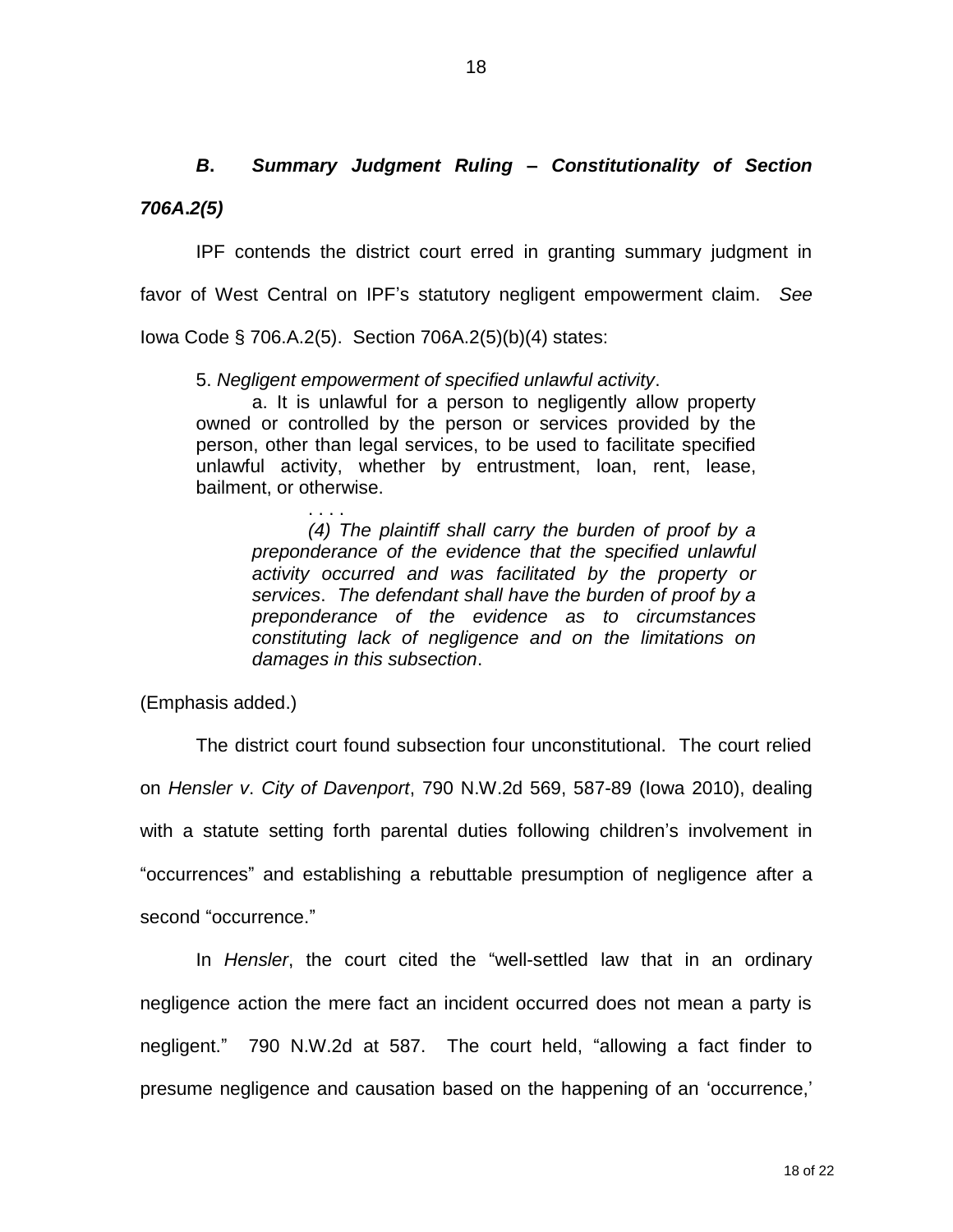rather than finding negligence and causation based on the facts, is arbitrary and irrational in light of the multiple factors that can cause the 'occurrence,' as defined by the statute." *Id*. at 588; *see also City of Sioux City v*. *Jacobsma*, 862 N.W.2d 335, 341 (Iowa 2015) ("In *Hensler*, we considered a substantive due process challenge to an ordinance that imposed a rebuttable presumption that a parent failed to exercise control over a minor child when that child engaged in 'occurrences' that amounted to unlawful acts. We found the rebuttable presumption was arbitrary and irrational in light of the multiple factors that could cause juveniles to engage in behavior contrary to the ordinance." (citation omitted)).

In contrast to the statute involved in *Hensler*, section 706A.2(5)(b)(4) requires the plaintiff to prove the defendant's negligence by a preponderance of the evidence; there is no presumption of negligence. *See* Model Ongoing Criminal Conduct Act § 5(e)(2)(D) (1993).<sup>3</sup> We conclude the provision is constitutional. Accordingly, we reverse the summary judgment ruling on IPF's claim of negligent empowerment and remand for further proceedings.

 $\overline{a}$ 

 $3$  The drafters stated:

The burden of proof is the standard tort burden, as repeated in Section 6, subsection (c). The burden of proof with respect to lack of negligence and evidence of special defenses is placed on the defendant in conformance with the normal rule that "the burden of proving a fact is put on the party who presumably has peculiar means of knowledge enabling him to prove the fact." 9 J. Wigmore, Evidence 2486, at 275 (3d ed. 1940), *G*.*E*.*J*. *Corp*. *v*. *Uranium Aire*, *Inc*., 311 F.2d 749, 751 (9th Cir. 1962) (value of ore in mine); *Selma*, *Rome and Dalton Railroad Co*. *v*. *United States*, 139 U.S. 560, 567, 568 (1891) (stating general rule). *See* Model Ongoing Criminal Conduct Act § 5(e), cmt.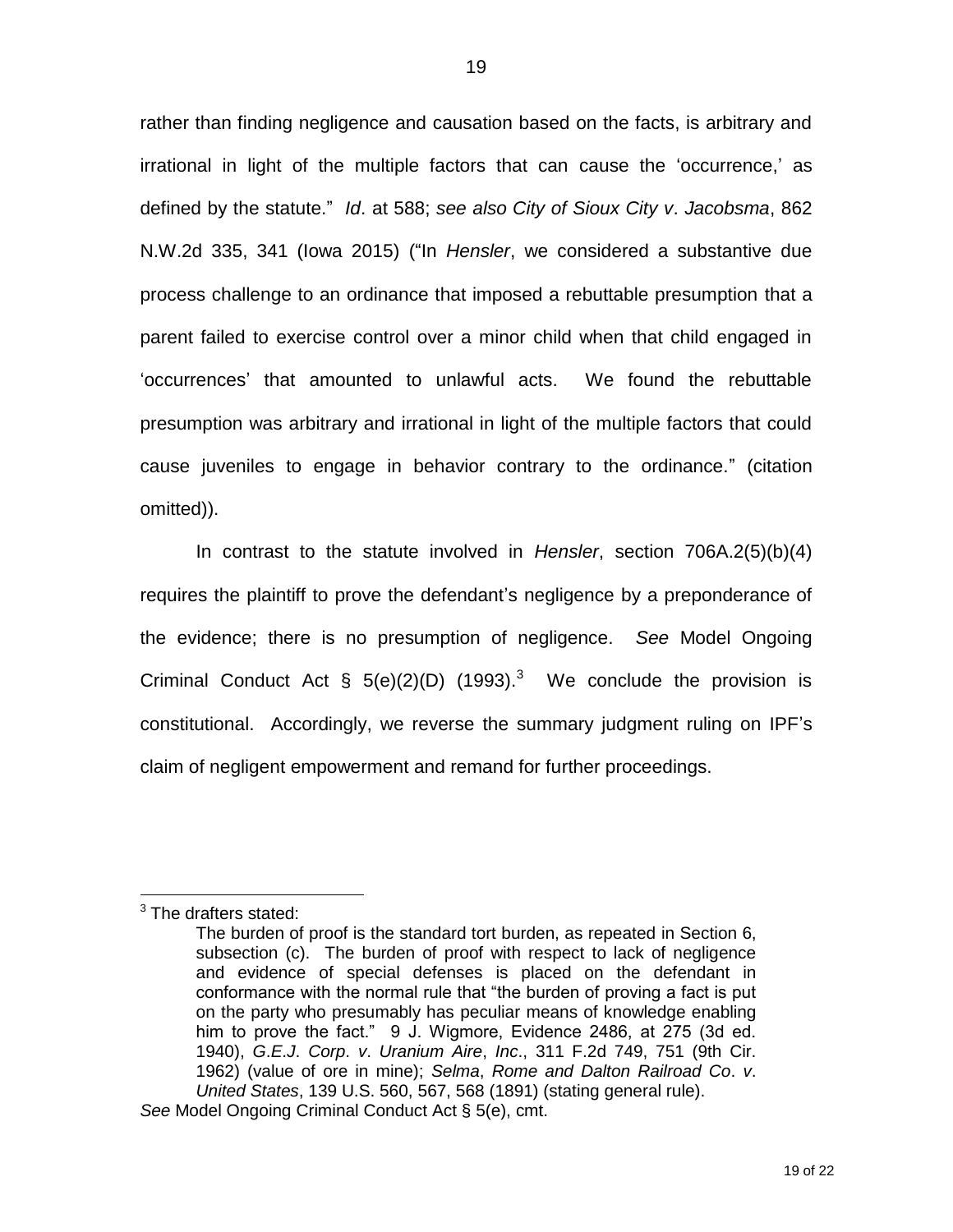#### *C***.** *Adequacy of Damage Award to IPF*

IPF filed a posttrial motion requesting "additur of \$805,499 to the jury's award of \$576,189 . . . for its claims of breach of contract and fraudulent misrepresentation against West Central." IPF claimed, "The \$576,189 amount represents only the additional amounts that IPF paid third parties to procure agronomy supplies in excess of the prices it had contracted to pay West Central. The amount does not include any of the uncontested prepayment amounts that West Central procured from IPF through fraud." The district court summarily denied the motion. Our review is for an abuse of discretion. *See McHose v*. *Physician & Clinic Servs*.*, Inc*., 548 N.W.2d 158, 162 (Iowa Ct. App. 1996).

"A verdict should not be set aside as either too large or too small simply because the reviewing court would have reached a different conclusion." *Cowan v*. *Flannery*, 461 N.W.2d 155, 158 (Iowa 1990). "[W]here the verdict is within a reasonable range as indicated by the evidence the courts should not interfere with what is primarily a jury question." *Id*.

The jury's verdict was well within the range of evidence. The jury was instructed it could consider amounts IPF prepaid to Westco. But nothing in the damage instructions on either the breach-of-contract or fraudulentmisrepresentation counts required the jury to award sums reflecting these prepayments. To the contrary, the jury was instructed to award only "foreseeable" damages. The jury reasonably could have found the additional sum IPF requested was not foreseeable, whereas the sum IPF had to expend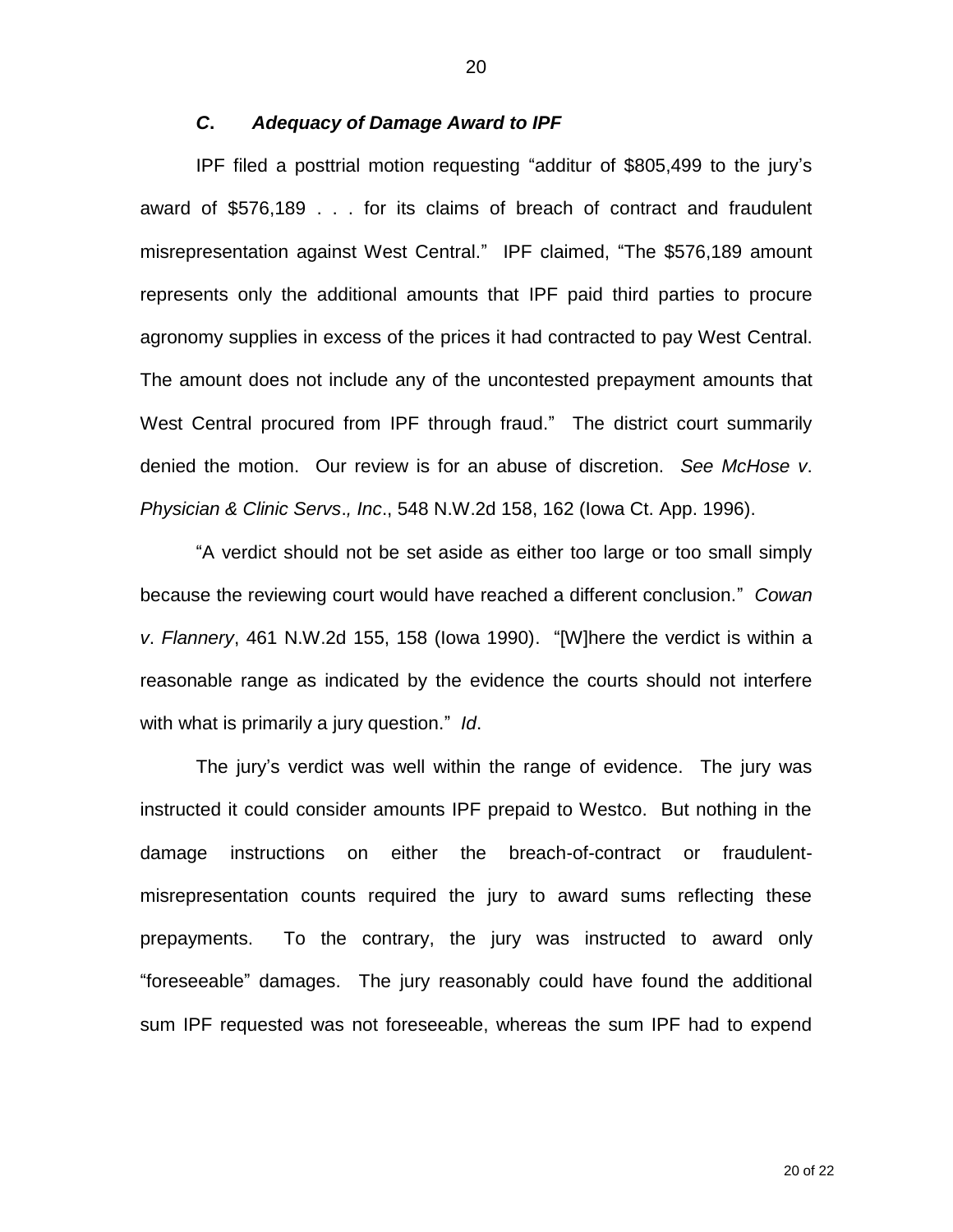following Westco's decision to curtail delivery was foreseeable. We affirm the district court's denial of IPF's motion for additur.

## *IV***.** *Disposition*

We affirm all aspects of the district court proceedings except the summary judgment ruling finding section 706A.2(5)(b)(4) unconstitutional. We reverse and remand for further proceedings on that count.

# **AFFIRMED ON APPEAL; AFFIRMED IN PART, REVERSED IN PART, AND REMANDED ON CROSS-APPEAL.**